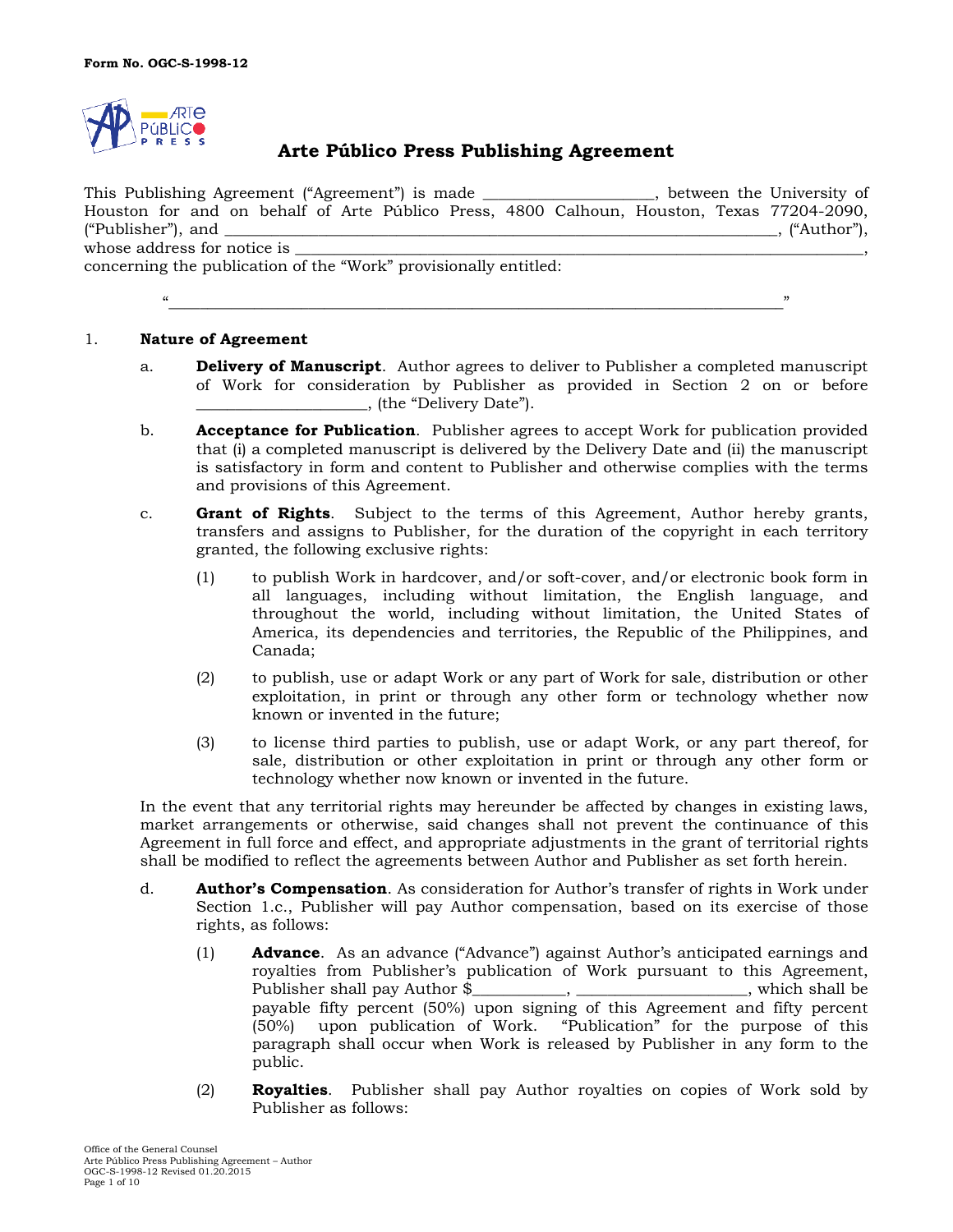- a) **Hardcover and Soft-cover**. On hardcover and soft-cover trade editions sold by Publisher the amount equal to \_\_\_\_\_\_\_\_\_\_\_\_\_\_\_\_\_\_\_ percent (\_\_\_\_\_%) of the net amount received by Publisher (as defined herein).
- b) **E-books**. On E-books prepared and sold by Publisher the amount equal to **percent** ( $\%$ ) of the net amount received by publisher (as defined herein).

**Other Publication or Use**. On the following items sold by Publisher, an amount equal to  $\frac{1}{\sqrt{2\pi}}$  percent  $\frac{1}{\sqrt{2}}$  of the net amount received by Publisher under such license or grant:

- i. first serial publication rights in a magazine or newspaper before publication of a trade edition;
- ii. dramatizations or adaptations of Work on the stage, via motion picture, radio, and television or for home video (including, but not limited to CDs, DVDs, films, animated films, video cassettes, and video disks);
- iii. dramatizations or adaptations of Work via audio recordings;
- iv. commercial exploitation;
- v. book club and mail order continuity series;
- vi. reprint editions, including, but not limited to, large print, hardcover and soft-cover;
- vii. second serial publication in a magazine or newspaper after publication of the trade edition;
- viii. abridgment and condensation;
- ix. photocopies or permission to photocopy Work; and
- x. the sale in other languages through translation.

It is understood and agreed that Publisher is authorized to include first and second serial rights in other languages as part of its licenses for translated editions.

- xi. Electronic Copies. On electronic, computerized or online editions or rights in all electronic formats which use all or part of Work (including, but not limited to, programmed instructions, software, databases, videotext, teletext, information storage and retrieval systems and all other technology now known or to be invented in the future) licensed by Publisher
- c) **Promotional Copies**. No royalty shall be due Author on copies for promotional purposes.
- (3) **Other Rights**. Author agrees to give Publisher the exclusive first opportunity to consider purchasing additional publishing or sublicensing rights to Work not specifically stated in this Agreement. The parties agree to negotiate in good faith in an effort to agree on mutually acceptable terms for such rights. If the parties are unable to so agree on or before the sixtieth (60th) day following the date the rights were offered in writing to Publisher, Author shall be entitled to offer such rights to other publishers; provided, that in the event Author shall receive a bona fide offer or reach an agreement for the purchase of such rights, Publisher shall have an exclusive right of first refusal to acquire such rights on the same terms as set forth in such bona fide or agreement for a period of sixty (60) days after Publisher receives written notice setting forth the terms of such offer or agreement.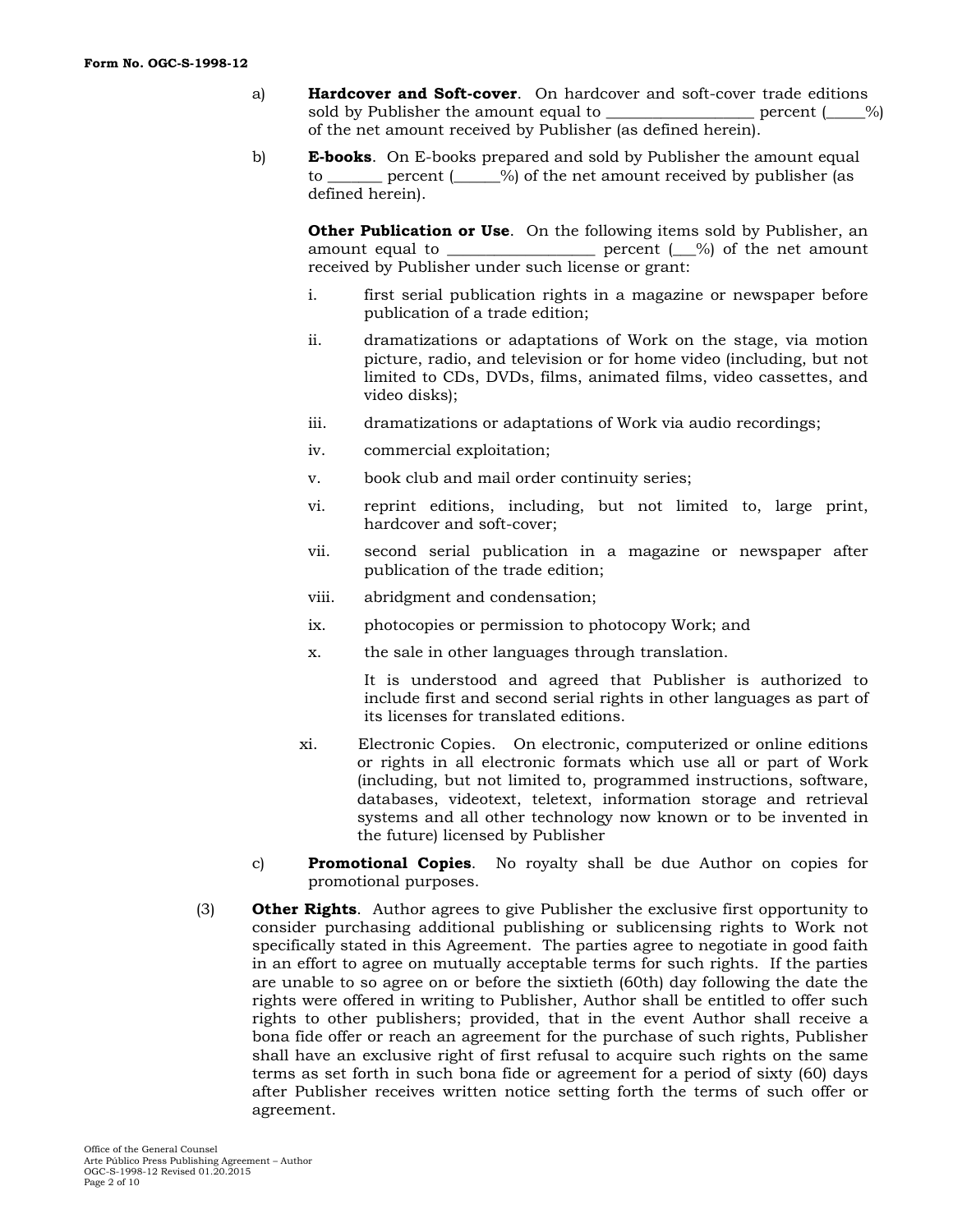(4) **Definitions of the Net Amount Received**. The "net amount received by Publisher" as used in this Agreement shall mean gross revenues actually received by Publisher for sales of Work, less any of the following charges applicable to any such transactions: (1) appropriate credits and trade discounts given to the customer or rebated by Publisher; (2) foreign agents' commissions paid by Publisher; (3) reasonable reserves or deductions for returns, and (4) any other amounts or charges set forth herein.

#### 2. **Preparation of Work: Review and Acceptance by Publisher**

- a. **Delivery Date**. Author and Publisher have entered into this Agreement in reliance on the Delivery Date and in anticipation that Work will be satisfactory in form and content to Publisher. Any change in the Delivery Date must be agreed to by both parties in writing. The parties acknowledge that time is of the essence in the delivery of the manuscript.
- b. **Conformance of Manuscript to Author's Warranties**. Author agrees to prepare Work in accordance with Author's Warranties as set forth in Section 6.a.
- c. **Completed Copy**. Author will deliver to Publisher two (2) clean and legibly typed, double-spaced, completed copies of the manuscript and a disk containing a copy of the manuscript in Microsoft Word format, or such other successor format as Publisher shall designate. Photographs, drawings, maps, and other illustrations specified by mutual agreement to be included in Work shall be delivered to Publisher in a form and quality suitable for reproduction.

#### d. **Permissions, Authorizations and Research Materials**.

- (1) **Text**. If any text, charts, illustrations or research material created or controlled by others ("Third Party Materials") is incorporated into Work, Author will obtain, at Author's expense, written permission (the "Permissions") for any and all such Third Party Materials. It is understood and agreed that the rights granted by Permissions shall extend to all of the publishing, distribution, promotional, advertising, licensing and sublicensing rights granted by Author to Publisher in this Agreement. If requested by Publisher, Author shall immediately deliver such Permission to Publisher. Publisher may delete from Work any Third Party Material that has not been properly authorized.
- (2) **Other Material**. Publisher may commission third parties to contribute or prepare any text, index, illustrations, maps, charts, research, or other material in connection with Work as has been mutually agreed by Author and Publisher to be necessary to Work. Any expenses incurred by Publisher to obtain such other material and the proper authorization for the use of such material in Work will reduce the net amounts received.
- (3) **Records and Documentation**. Author agrees to maintain appropriate records and documentation of Work, including without limitation, permissions and copies of research notes and tape recordings for a period of not less than three (3) years and one (1) day from the date of Publisher's last publication of Work.
- e. **Review and Acceptance of the Completed Manuscript**. If Publisher receives the completed manuscript on or before the Delivery Date, Publisher will review the manuscript and notify Author whether Publisher considers the manuscript satisfactory for publication. Failure of Author to deliver the manuscript to Publisher on or before the Delivery Date shall give Publisher the right to terminate this Agreement and shall relieve Publisher from all liability hereunder; provided that Publisher may accept a manuscript which is delivered after the Delivery Date if Publisher notifies Author in writing within thirty (30) days after the receipt of a manuscript that Publisher is accepting the manuscript under the terms of this Agreement.
- f. **Author's Right to Resubmit a Revised Manuscript**. If Publisher finds the completed manuscript to be unsatisfactory, Publisher will specify in writing the reasons why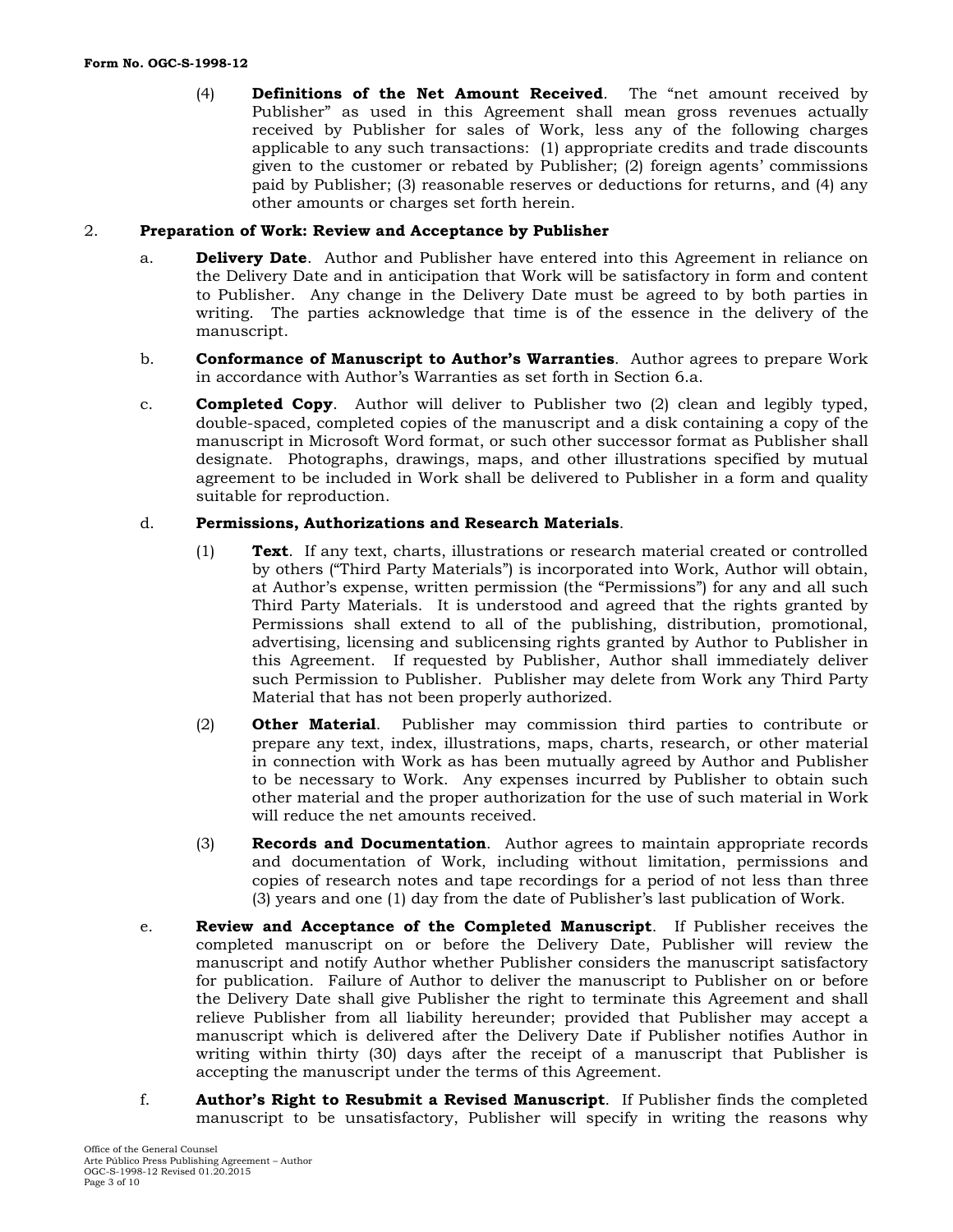Publisher believes the completed manuscript is unsatisfactory. Author shall then have the right to resubmit a revised manuscript at a mutually agreed delivery date which shall be reasonable under the circumstances, but which in no event shall be more than 90 days after the date on which Publisher notifies Author of rejection of the manuscript. Although Publisher shall not be required to provide additional editorial services to assist Author in rendering the completed manuscript satisfactory for publication, Publisher may do so after consultation with Author.

- g. **Acceptance of the Revised Manuscript**. If Publisher finds the revised, completed manuscript to be satisfactory in form and content under Section 2.f. (including the material stipulated under Section 2.d.), Publisher will notify Author of Publisher's acceptance of Work for publication. Actual publication of Work by Publisher shall be deemed acceptance of Work; provided, however, any action other than notice or actual publication by Publisher (such as the payment of any advances or the commencement of the editorial process) shall not be construed as acceptance of Work.
- h. **Publisher's Revision of Manuscript**. Publisher shall be authorized to edit the manuscript of Work for style and usage, but shall not be entitled to make substantive changes in Work without Author's prior written approval.
- i. **Termination Prior to Publication**. If any of the following circumstances arise, this Agreement may be terminated by the party and in the manner set forth below:
	- (1) **Failure to Deliver**. If Author fails to deliver the completed manuscript by the Delivery Date, if Author delivers a complete manuscript but Publisher has rejected the manuscript on the basis of timeliness under Section 2.e., or if Author delivers a completed but unsatisfactory manuscript by the Delivery Date and fails to resubmit a revised manuscript by the agreed-upon dated as stipulated in Section 2.f., or under Section 6.c., then Publisher may terminate this Agreement and pursue any other remedies provided herein or by applicable law, and Author shall promptly repay all advances, if any, received from Publisher.
	- (2) **Unsatisfactory Manuscript**. If Publisher informs Author that the revised manuscript (under Section 2.f.) is not satisfactory for any reason, or if Author fails to make changes to eliminate legal risk (under Section 6.c.), this Agreement shall terminate and Author will reimburse Publisher for advances if any, paid to Author, if and when Author receives advances or other revenues from another source for uses (in any form) of Work or a work based on Work. Notwithstanding Publisher's right of termination herein, Author shall be free to offer Work or any rights in or from Work to another party, it being understood that Publisher's exclusive rights granted hereunder will continue in full force and effect.
	- (3) **Refusal to Revise**. Author may choose to terminate this Agreement instead of revising the manuscript in accordance with Section 2.f. or Section 6.c. In this event, Author shall promptly repay all advances, if any, received from Publisher.

### (4) **Failure to Publish**.

- i. If Publisher fails to give notice to Author as required in Section 2.e. and such failure continues for sixty (60) days after receipt of written notice from Author of such failure, Author may terminate this Agreement.
- ii. If after acceptance Publisher fails to publish Work on or before the date set forth in Section 3.a. or any extension thereof as provided for herein, Author may send Publisher written notice demanding that Publisher begin acts toward publication of Work within thirty (30) days after receipt of such notice. If Publisher does not provide written verification that such acts have been commenced within the thirty (30) day time period, Author may terminate this Agreement.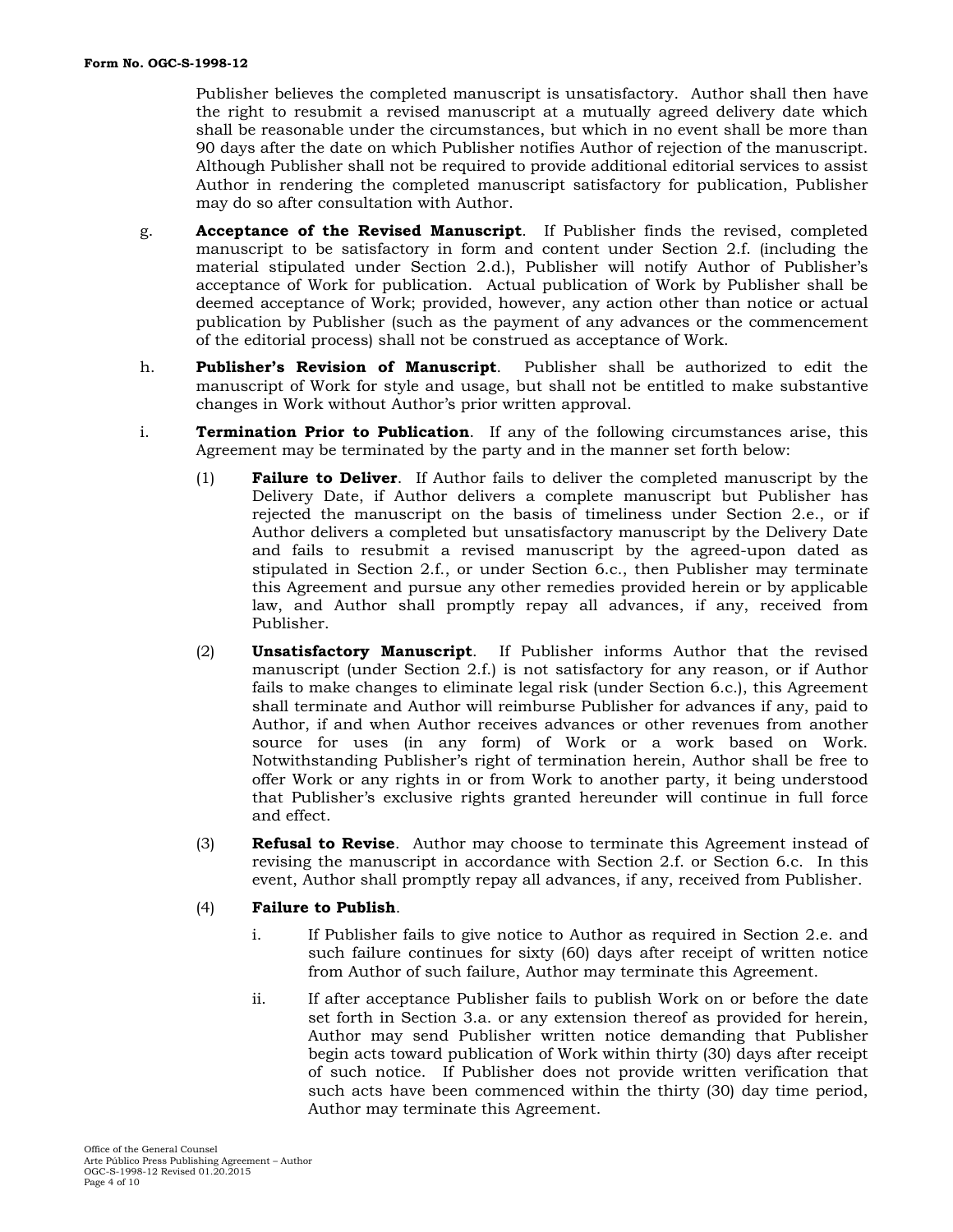- iii. Upon termination as a result of either (i) or (ii), Author shall retain all advance payments made up to that time by Publisher as Author's sole and exclusive remedy for non-publication.
- (5) **Publisher's Right to First Refusal after Certain Terminations**. In the event that this Agreement is terminated by Publisher under this Section 2.i. and, within five (5) years from such termination date, Author shall receive a bona fide offer or reach an agreement for the purchase of rights relating to Work or any part thereof, Publisher shall have an exclusive right to first refusal to acquire such rights on the same terms as set forth in such bona fide offer or agreement for a period of sixty (60) days after Publisher receives written notice setting forth the terms of such offer or agreement.
- j. **Postponement of Publication**. Publisher may delay its decision whether to accept the manuscript and/or postpone publication or distribution of Work during legal review under Section 6.c.; provided that the time period of such delay shall be reasonable under the circumstances

## 3. **Publication**

- a. **Date of First Publication**. Provided that the manuscript and all required consents are delivered to Publisher on or before the Delivery Date, Publisher will publish Work at its expense on or before \_\_\_\_\_\_\_\_\_\_\_\_\_\_\_\_\_\_, unless publication is delayed by circumstances beyond Publisher's reasonable control or by legal review of Work under Section 6.c.
- b. **Author's Correction in Proof**. Publisher shall send Author proofs of Work, and Author agrees to read, correct, and return them promptly, but in no event later than ten (10) days after receipt of the proofs. Any changes requested by Author shall be incorporated at Publisher's sole discretion. Failure of Author to respond with any corrections within the ten (10) day period shall be deemed to be an acceptance of the proof by Author. Author agrees to pay the cost of alterations initiated by Author that exceed ten percent (10%) of the initial composition expense. Such amounts may be deducted from the determination of net amount revised by Publisher. Author will not be required to pay for printer's or Publisher's errors.
- c. **Title of Work**. Author and Publisher shall mutually agree upon the title of Work.
- d. **Style of Publication**. Publisher shall determine the style and manner of publication, including design, form, printing, production, price, sale, promotion and distribution of free copies. These decisions shall be based solely on Publisher's own experience and judgment and will reflect its business decisions made in good faith.
- e. **Advertisements**. Publisher or its licensees will not insert or authorize the insertion of advertisements in any book edition of Work without Author's written consent, with the exception that mention may be made of other books published by Publisher or its licensees in soft-cover editions of Work.
- f. **Promotion of Work**. Publisher may use and authorize others to use Author's name, likeness, and biographical information in connection with the exercise of the rights granted under this Agreement and in any related advertising and promotion. Author agrees to cooperate with Publisher in promoting Work as Publisher may reasonably request, in accordance with a mutually agreeable schedule. Author acknowledges and agrees that he or she shall not be entitled to any additional consideration for the rights set forth in this Section 3.f.; it being understood that the royalties set forth herein shall constitute the consideration for these rights.
- g. **Author's Free Copies**. Author shall receive 20 free copies of Work on first publication in book form, and may purchase, at Author's discount of forty percent (40%) from Publisher's list price for Work, further copies of Work for personal use and for limited resale at promotional events; provided that such re-sales may not be made to trade and must be in compliance with all agreements of Publisher relating to Work.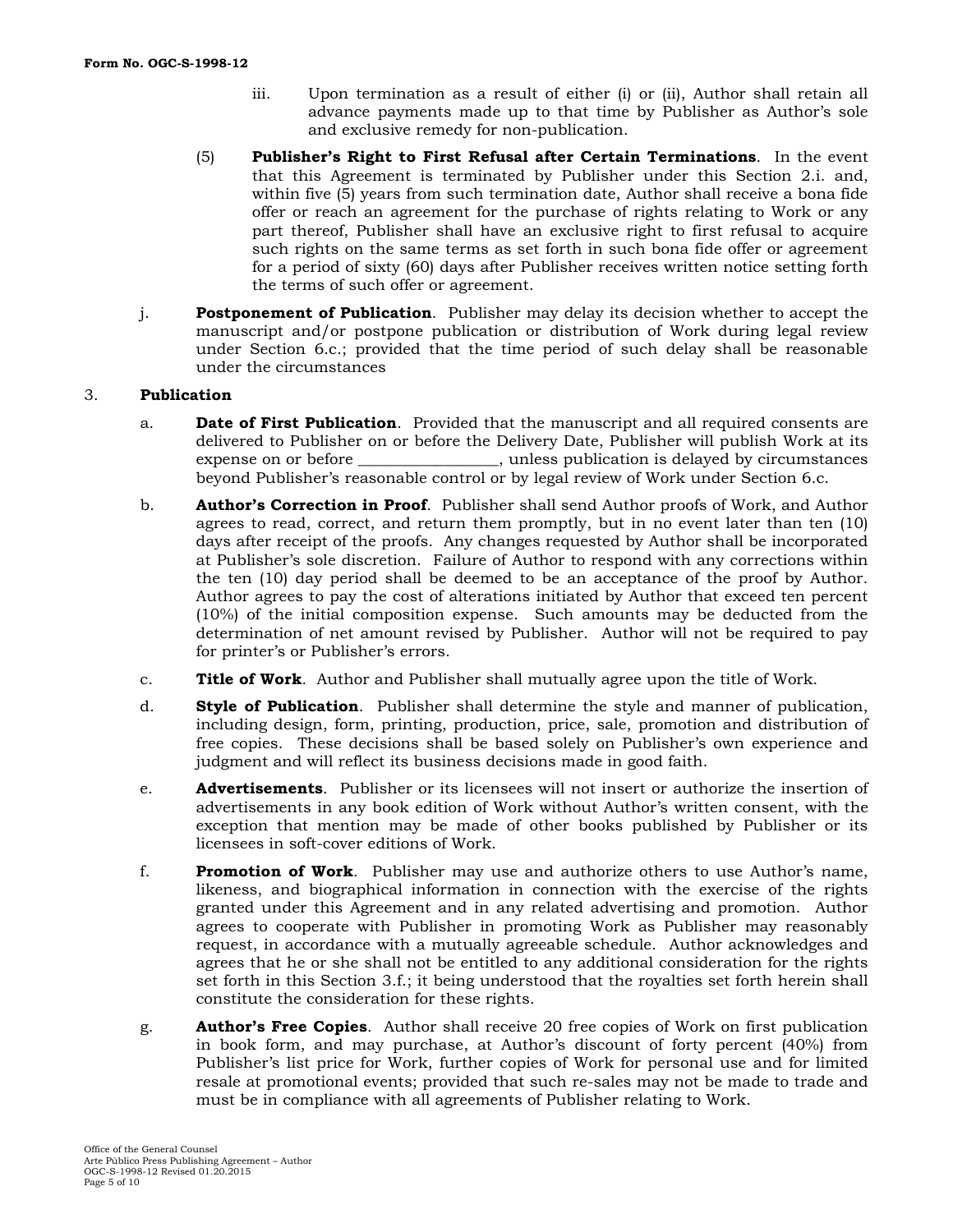## 4. **Copyright and Selections**

- a. **Assignment, Registration and Notice**. Author hereby assigns any and all copyrights which Author may have in Work to Publisher and agrees to take such actions, and to execute and deliver to Publisher such documents, as are necessary and reasonable to secure such assignment. Upon first publication of Work in the United States, Publisher will insert the copyright notice for Work in the name of Author in every copy of Work and will require the same of its licensees. Publisher will register copyright for Work in the United States within ninety (90) days of its first publication.
- b. **Notification of Prior Publication**. If Author grants or has granted any rights for other to publish or otherwise exploit part or all of Work before Publisher's publication and if such rights have not been transferred to Publisher under this Agreement, Author will promptly notify Publisher of the dates of such publications and will deliver to Publisher the documents (such as assignments of copyrights) which Publisher deems necessary to secure copyright for Work.
- c. **Selections for Promotion**. If Publisher believes it will benefit Work, for promotional purposes, to publish or to permit critics, reviewers or others to publish or otherwise use excerpts of less than five hundred (500) words from Work or summaries of Work, it may do so without charge to them or payment to Author. If Author or Author's licensees make written requests to reproduce short excerpts from Work or summaries of Work for promotional purposes and not for sale, Publisher and Author will permit such uses if they do not exceed a total of seven thousand five hundred (7,500) words or ten percent (10%) of the text, whichever is shorter. A proper copyright notice will be used. The use of said material shall not generate income for either party.
- d. **Non-profit Uses**. Publisher may permit third parties to reproduce or record Work in appropriate forms for the physically or mentally disabled on a non-profit basis, without charge to such third parties or payment to Author.
- e. **Infringement by Others**. If during the existence of this Agreement, the copyright for Work or any part thereof shall be infringed or a claim for unfair competition shall arise from the unauthorized use of Work or any part of it, the parties may proceed jointly to protect rights in Work, and share expenses and recoveries jointly. Either party shall have the right to prosecute such action, and such party shall bear the expenses, and any recoveries shall belong to such party. Publisher shall not be liable to Publisher's failure to take such legal steps. Each of the parties shall give the other prompt written notice of any claims that Work infringes on any rights of third parties, or of any known infringement of Work by a third party.

### 5. **Statements to Author**

- a. **Payments**. After publication, Publisher will render annual statements of account on or before December 31 of each year covering the net amounts received from sales and licenses of Work through August 31 of such year, and shall pay with the statements the net amounts due, payable to Author by check at the address contained herein, subject to the following exceptions:
	- (1) **Reserves for Returns**. To avoid overpayment to Author and to provide for possible return of stock by booksellers, Publisher may withhold a reasonable reserve against the royalties accrued to Author on all sales of Work in any of Publisher's editions. Such reserve shall be withheld for not more than 2 months following the date of the annual statement, and any amounts withheld under such reserve shall be due and payable at the earlier of (i) the end of such period or (ii) when they are no longer needed to cover actual or reasonably foreseeable returns.
	- (2) **Author's Charges or Debts; Offset**. Publisher may, in addition to any other remedies provided by law, deduct any charge provided for in this Agreement or other debt owed to Publisher by Author from any and all monies otherwise due Author from Publisher under this Agreement.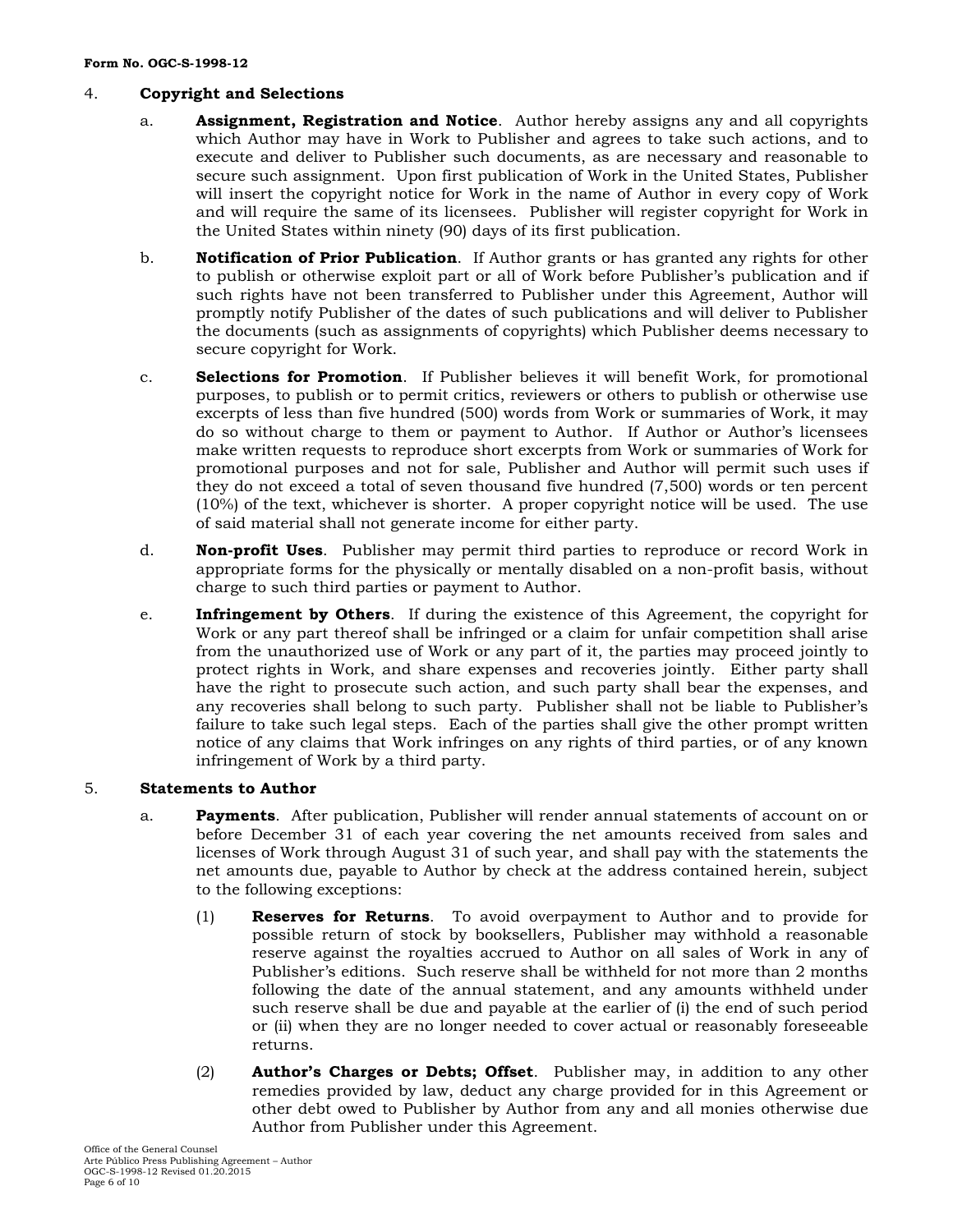- (3) **Licensees' Statements**. Publisher shall provide copies of statements from subsidiary rights licenses to Author upon Author's reasonable request. License fees collected from subsidiary rights purchasers will first be applied to the repayment of Author's advance; once the advance has been repaid to Publisher, Author's portion of the license fee will be paid along with any royalties earned on/or before the yearly scheduled date (see Section 5.a.)
- (4) **Other Information**. Publisher agrees to provide Author, upon reasonable written request which shall not occur more than once in every twelve (12) month period, with specific information regarding inventories, printings, and returns which may not otherwise appear on the records of account.
- b. **Verification of Accounting**. Author or Author's representative, at Author's request, may examine Publisher's records of account as they relate to sales or licenses of Work as appropriate to verify the accuracy of Publisher's records of account, provided that any examination is performed no more than once a year, after reasonable notice, during normal business hours of Publisher. If errors of more than five percent (5%) are found, the expense of examining Publisher's records shall be borne by Publisher. Errors not objected to in writing within two (2) years following the end of the fiscal period to which such errors relate shall be deemed waived by Author.

### 6. **Legal Undertakings**

- a. **Author's Warranties**. Author represents and warrants that Work is and will be in accordance with the following "Author's Warranties," which Author makes for the benefit of Publisher and any third party acquiring any right or interest in Work or a copy of Work through Publisher.
	- (1) **Disclosure Affecting Rights Granted**. Unless otherwise disclosed to Publisher in writing, Author warrants that:
		- i. Work has not been previously published in whole or in part;
		- ii. Work is not, and prior to the normal expiration of copyright will not be, in the public domain in whole or in part;
		- iii. Work is and will be original and Author is its sole author and creator;
		- iv. no third party has or will have any claim to or interest in Work as a coauthor or otherwise; and
		- v. Author has not entered and will not enter into any agreement with any third party conflicting with Publisher's rights relating to the creation, subject matter, or publication of Work, including without limitation any copyright or other similar right in Work.
	- (2) **Risk of Liability**. Work will not infringe any valid copyright, or other proprietary or property rights of any other person, contain any matter that libels or violates the privacy or publicity or any rights of any person or entity, or otherwise be in contravention of law; and Author has used and will use all reasonable care in the creation, research, and preparation of Work to ensure that all facts and statements in Work are true and correct in all material respects.
	- (3) **Risk of Injury**. Work will not contain any statement, formula, direction, recipe, prescription of other matter that involves a reasonably foreseeable risk of injury or damage to Work's readers or others.
	- (4) **Third-Party Claims**. Author is not aware of any claim or proceeding by any third party inconsistent with any of Author's Warranties, and Author will inform Publisher if any such claim is made or threatened in the future.
	- (5) **Other Publication**. Author has not published or authorized publication of any work that would compete directly with Work or materially diminish the value of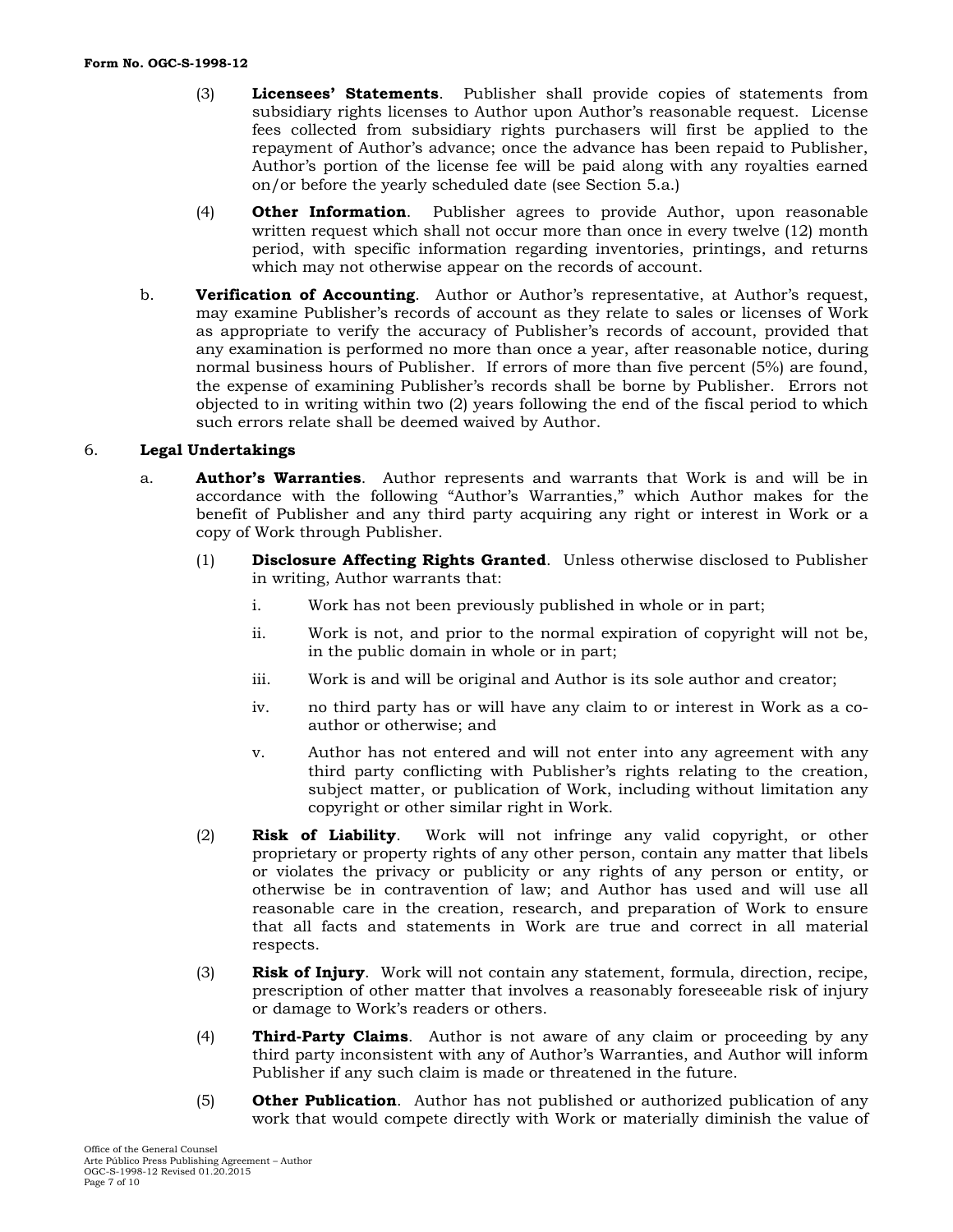the rights granted to Publisher in this Agreement, and will not do so during the term of this Agreement.

- (6) **Ability to Comply**. Author is free to make this Agreement and will remain free to perform all of Author's obligations under this Agreement.
- (7) **Cooperation**. Author agrees to cooperate with Publisher and its legal counsel and other representatives in the defense of any claim or proceeding arising out of Work.
- b. **Publisher's Material**. Author's Warranties shall not apply to any material supplied solely by Publisher under Section 2.d.(2) of this Agreement.
- c. **Legal Review**. Publisher may, but is not required to, investigate whether Work presents legal risk or whether Author's Warranties are accurate, obtain a legal opinion on behalf of Author, or request changes. Any investigation or opinion or requested changes shall not affect Author's Warranties or responsibilities. Publisher may request Author to make changes to Work in consideration of the legal rights of others. If Author is unwilling to make such changes, Publisher or Author may terminate this Agreement as provided in Section 2.i.(2) and 2.i.(3) of this Agreement.
- d. **Author's Breach**. Author agrees that in the event of a breach or threatened or attempted breach of this Agreement by Author, Publisher would be irreparably injured and would be without adequate remedy at law. Therefore, in the event of a breach or a threatened or attempted breach of any of the provisions hereof, Publisher shall be entitled, in addition to any other remedies which it may have hereunder at law or in equity, to seek a temporary restraining order, temporary and/or permanent injunction and/or a decree for specific performance of the terms hereof without the necessity of showing actual or threatened damage, and without being required to furnish a bond or other security. If a court or arbiter makes findings of fact indicating that Author's breach was intentional, malicious, or willful, Publisher may recover any unearned portion of the advance; and/or Publisher, and any third party acquiring any right or interest in Work or a copy of Work, may recover from Author any costs, expenses, and damages arising from such breach which are not covered by insurance.
- e. **Indemnification by Author**. To the extent authorized by the laws and constitution of the State of Texas, Author agrees to indemnify, defend and hold Publisher and/or its licensees harmless from any claims, losses, suits, costs, proceedings, damages, or liabilities (including attorney's fees) that arise out of or are based on the grounds that Work, in any form, contains libelous, defamatory, or unlawful material, or that it infringes upon existing proprietary rights, and will reimburse Publisher for any legal or other expenses incurred by Publisher in connection with investigating or defending against such claims, losses, suits, proceedings, damages or liabilities, as and when such expenses are incurred; and until such claim or suit has been settled or withdrawn, Publisher may withhold any sums due Author under this Agreement. Publisher reserves the right to settle any claim, proceeding, or suit at any time.
- f. **Continuance of Author's Warranties and Responsibilities**. Author's Warranties and Author's other responsibilities under this Section 6 shall be in effect throughout the term of this Agreement and shall survive its termination.

### 7. **Discontinuance of Publication and Reversion of Rights**

- a. **Definition of "In Print."** Work shall be deemed "in print" when copies of Work are available and offered for sale in any medium authorized under this Agreement, whether issued by Publisher or by its licensees, or when an edition of Work is under license or option to be published by another party within twenty-four (24) months.
- b. **Request to Place in Print**. If Work is not in print and if three (3) years have elapsed since Work was last in print, Author may request in writing that Publisher place Work in print. Publisher shall notify Author in writing within three (3) months from the receipt of such request whether it intends to place Work in print, and if within six (6)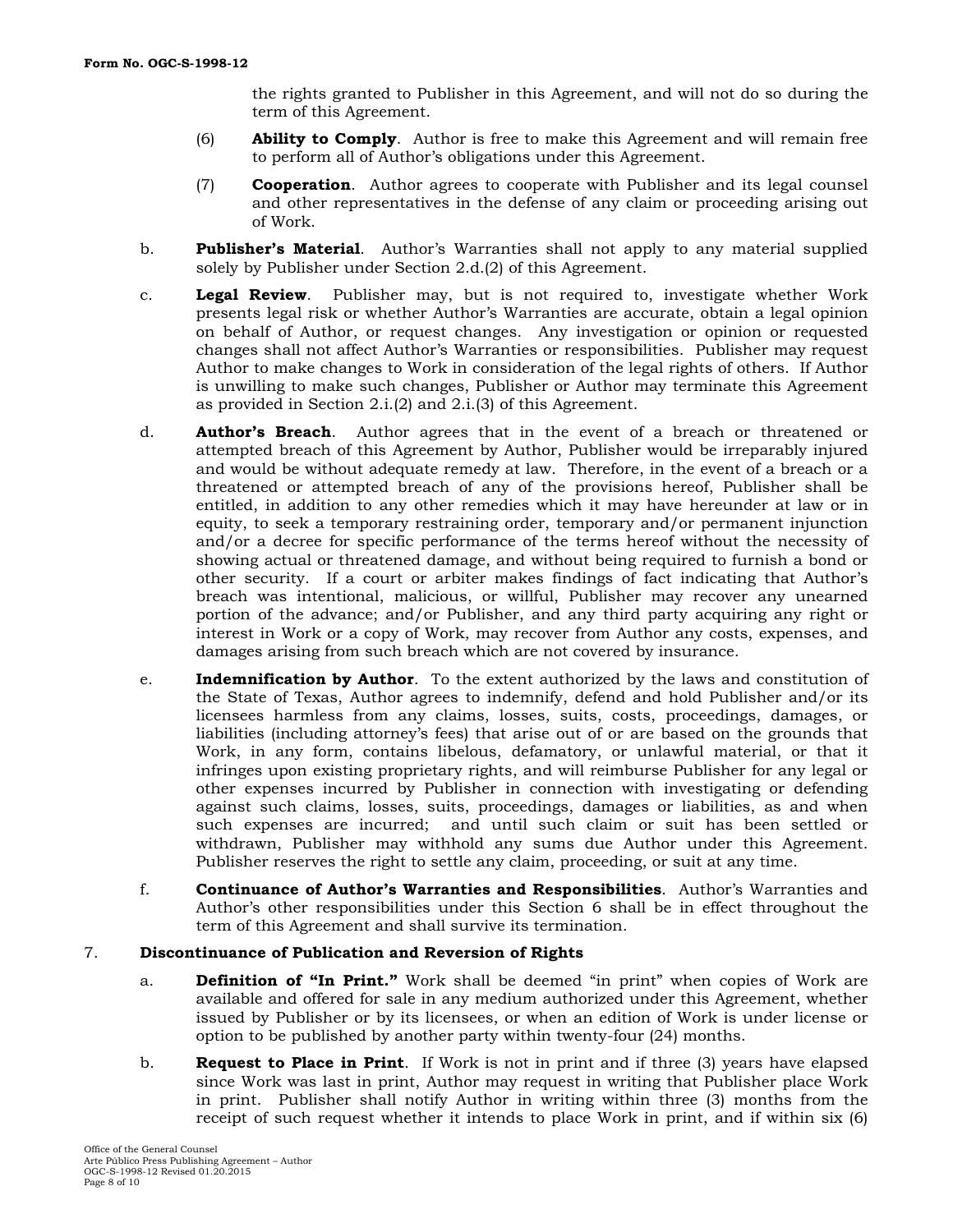months from receipt of Author's request Publisher has made arrangements to place Work in print, this Agreement will continue in full force.

If written verification that Work will be placed in print is not supplied by Publisher within six (6) months of the receipt by Publisher of Author's request and Author is in compliance with all other terms of this Agreement, Publisher shall execute and deliver a written document reverting all rights in Work granted herein to Author, except (i) all other covenants, representation and warranties of Author, including without limitation, rights of Publisher to other Works of Author and all indemnification obligations of Author relating to Work, shall remain in full force and effect and shall not be reverted or assigned to Author; and (ii) any existing licenses or options Publisher has granted to a third party for other rights granted to Publisher shall continue in effect according to their terms, and Author and Publisher shall continue to share in the revenues from such licenses subject to Section 1.d.(3).

### 8. **Miscellaneous**

- a. **Survival**. Upon expiration or termination of this Agreement, the provisions of this Agreement shall be of no further force or effect, except that (i) those provisions of this Agreement that expressly survive, or by their nature are intended to survive, expiration or termination shall so survive and (ii) no party shall be relieved by such expiration or termination from any liability accrued prior to such expiration or termination.
- b. **Notices**. Any notice, consent, approval, request, demand or other communication required or permitted hereunder must be in writing to be effective and shall be deemed delivered and received (i) if personally delivered or if delivered by telecopy with electronic confirmation when actually received by the party to whom sent, or (ii) if delivered by mail (whether actually received or not), at the close of business on the third business day next following the day when placed in the federal mail, postage prepaid, certified or registered mail, return receipt requested, addressed to the parties at their respective address set forth above (or to such other address as any party shall specify by written notice given to the other party).
- c. **Binding Effects; Benefits**. This Agreement shall be binding upon and shall inure to the benefit of the parties hereto and their respective heirs, successors and assigns. Notwithstanding anything contained in this Agreement to the contrary, nothing in this Agreement, expressed or implied, is intended to confer on any person other than the parties hereto or their respective successors and assigns any rights, remedies, obligations or liabilities under or by reason of this Agreement.
- d. **Governing Law; Venue**. This Agreement, and all questions relating to its validity, interpretation, performance and enforcement (including, without limitation, provisions concerning limitations of action), shall be governed by and construed in accordance with the laws of the State of Texas (exclusive of the conflict of law provisions thereof). With regard to any dispute arising out of or related to this Agreement and to the extent permitted by applicable law, each of the parties submits to the non-exclusive jurisdiction of any state court sitting in Austin, Travis County, Texas, or Houston, Harris County, Texas, (such selection at the sole discretion of Publisher) and agrees that all claims with respect to such action or proceeding may be heard and determined in any such court.
- e. **Headings**. Headings of the Sections of this Agreement are for the convenience of the parties only, and shall be given no substantive or interpretive effect whatsoever.
- f. **Waivers**. Any party hereto may, by written notice to the other party hereto, (i) extend the time for the performance of any of the obligations or other actions of the other party under this Agreement; (ii) waive any inaccuracies in the representations or warranties of the other party contained in this Agreement or in any document delivered pursuant to this Agreement; (iii) waive compliance with any of the conditions or covenants of the other party contained in this Agreement; or (iv) waive performance of any of the obligations of the other party under this Agreement. Except as provided in the